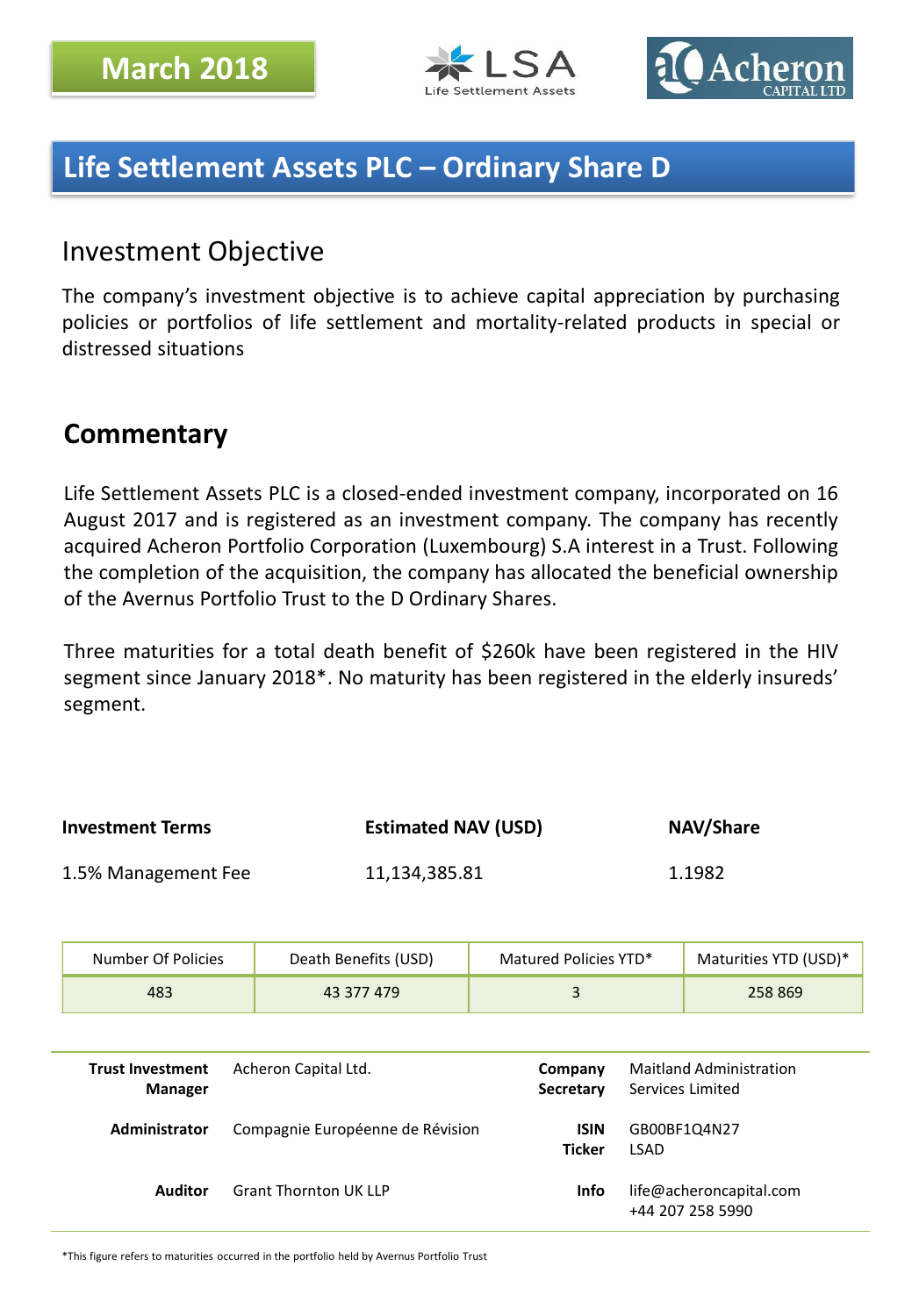# **March 2018**











**Distribution by Insurance Company**





**Maturities Since Inception**



\* Capital and/or dividend payment(s)

(1) Indicates the available face amount to LSA which is a fractional interest of initial face amount. (2) Distribution by issue dates reflects the time since the life insurance policy was issued.

Source of Data: Acheron Capital Ltd unless otherwise stated.